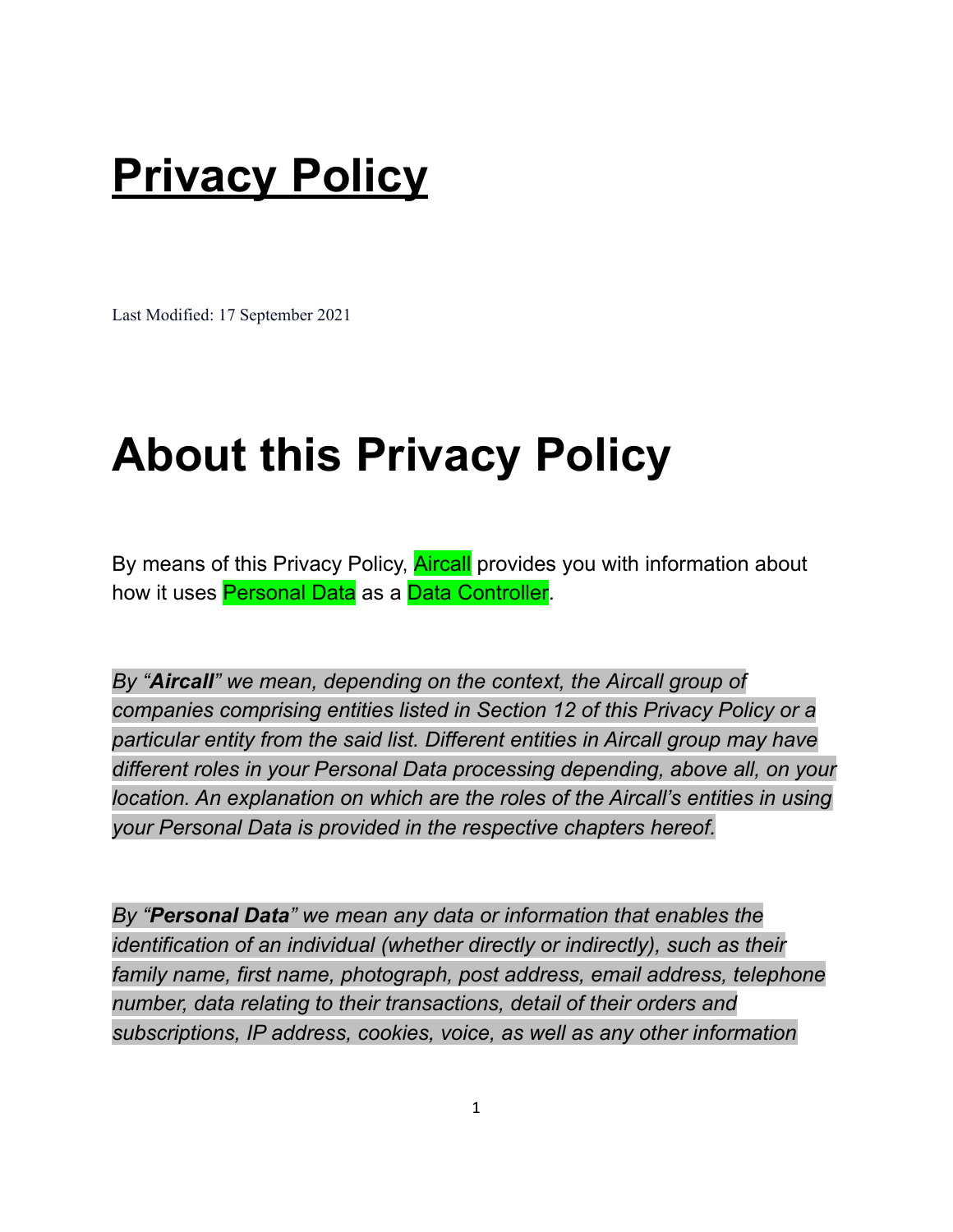*about them. Under this term we also cover all personally identifiable information (PII), as may be defined by certain regulations.*

*By "Data Controller" we mean the Aircall company that determines the purposes and means of processing and is generally responsible, under the data protection laws, for the legality of the usage of your personal data.*

Aircall uses your Personal Data as a Data Controller - on its own behalf - in the following situations:

- If you use Aircall product and Services that require an Aircall account (we further call you "**Aircall User**"), Aircall will process some of your Personal Data as a Data Controller under certain circumstances described below. An Aircall User is typically a representative or an employee of Aircall's Customer or of a prospect (a company that is about to become Aircall's Customer) who acts as our Customer's agent. If you are an Aircall User, Sections 1 and 4-11 apply to Aircall's processing of your Personal Data. Also, Aircall likely processes, acting as a Data Processor, your Personal Data for other purposes than those stated herein – for more information about such processing (as well as for exercising your rights related to Personal Data Processing) you should contact the corresponding Aircall Customer – the Data Controller.
- You simply visit the Site (we further call you "**Site Visitor**") without being logged into your Aircall account, in case you are also an Aircall User. If you are a Site Visitor, Sections 2 and 4-11 apply to Aircall's processing of your Personal Data.
- You showed interest in Aircall's product or services and agreed to be listed as a contact in our marketing database (we further call you a "Lead"). If you are a Lead, Sections 3 and 4-11 apply to Aircall's processing of your Personal Data.

*By "Site" we mean Aircall's website: [https://aircall.io.](https://aircall.io)*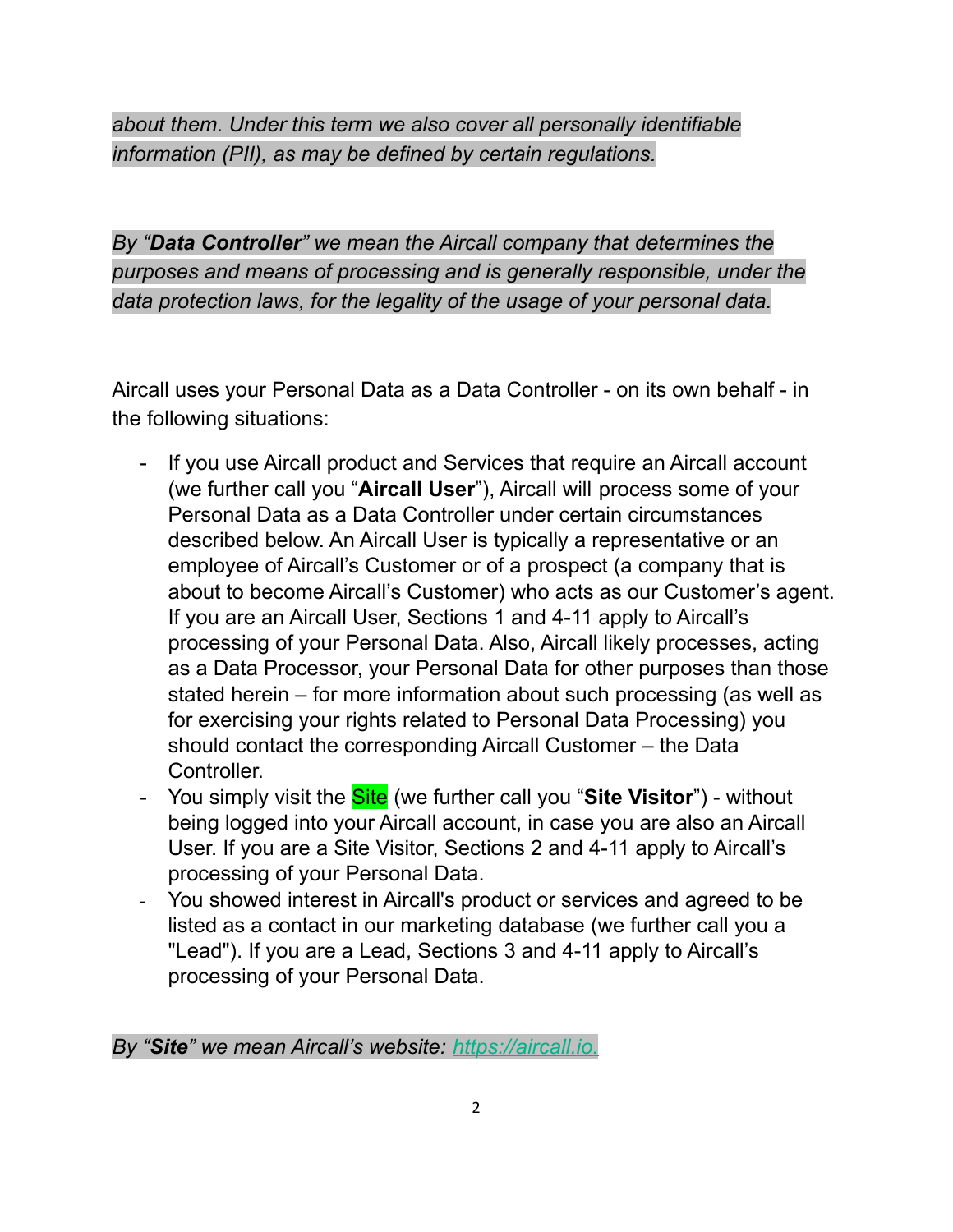Aircall is a global service provider and, correspondingly, it collects Personal Data in different locations globally and from individuals across globe. Thus, different privacy (personal data protection) laws apply to Aircall's usage of your Personal Data. Aircall strives to follow the highest standards of protection of your personal data, respecting, on the other hand, local differences in applicable regulation. This Privacy Policy applies to Aircall's processing of Personal Data globally.

Unless otherwise provided herein, all terms starting with a capital letter shall have the meaning ascribed to them in Aircall's Terms of Use.

*By "Terms of Use" we mean Aircall Terms of Use which appear at <https://aircall.io/terms-of-use/sas/> for the European version and at <https://aircall.io/terms-of-use/inc/> for the North American (US & Canada) version.*

If this Privacy Policy does not answer all your questions or concerns, you may also consult our [Privacy FAQs](https://aircall.io/privacy-faqs/).

### **1. Aircall User's Personal Data Processing**

The Data Controller of Aircall User's Personal Data is such Aircall entity, which is a contracting party to Customer to whose account your Aircall usage is linked. It is always one of Aircall's entities listed here.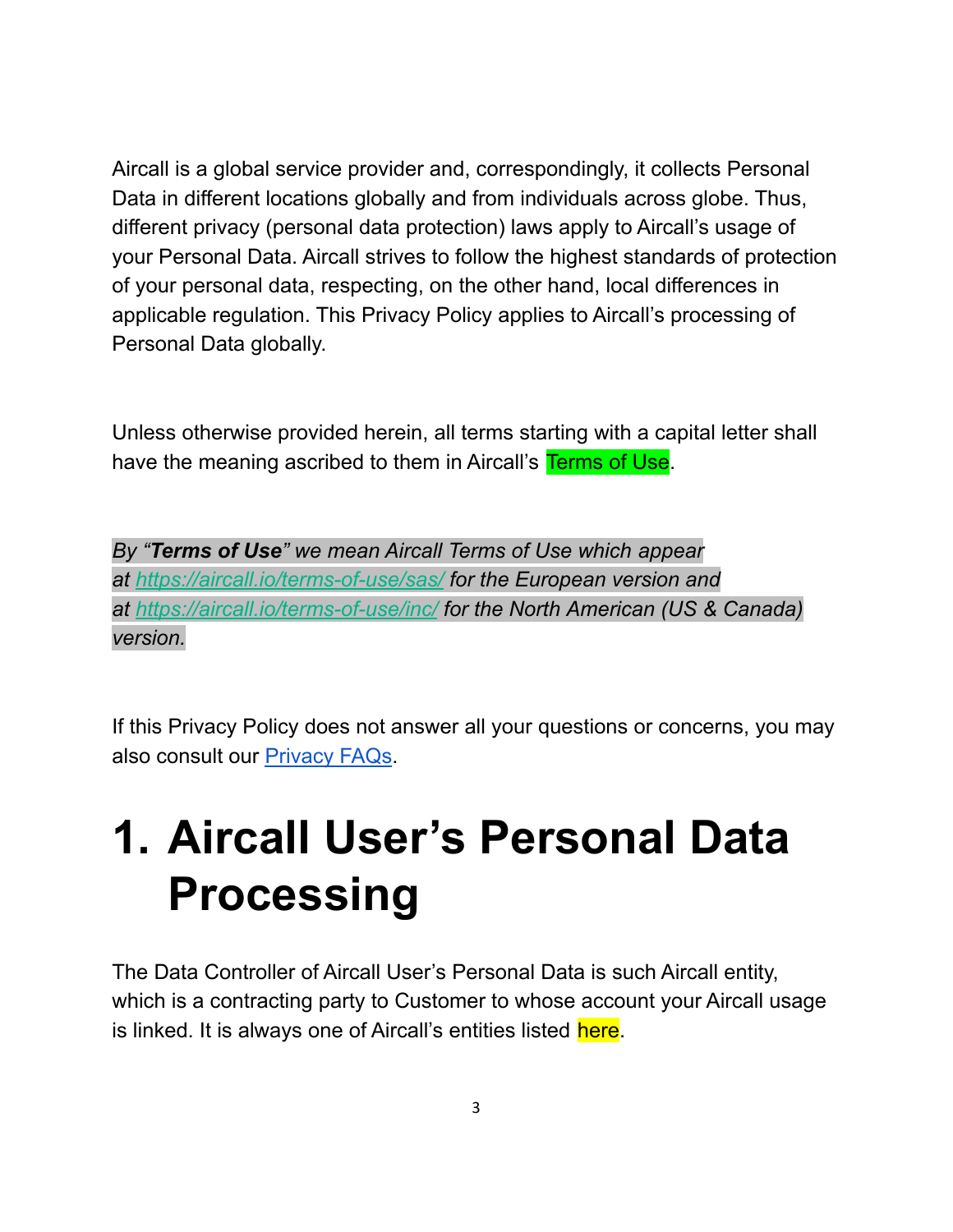The table below indicates the different purposes your Personal Data, as an Aircall User, may be processed by Aircall as a Data Controller, as well as their different categories, the legal basis the processing is based on, categories of their recipients and information about the period for which we process your Personal Data for the particular processing purpose (retention period). In addition to the purposes listed below, Aircall may also process personal data as required by applicable law.

| <b>Purpose and</b><br>included<br>processing<br>activities                                                                                                                      | <b>Categories of</b><br><b>Personal Data</b>                                                                                                                                                      | <b>Legal basis</b>                                                                                                                                                                                                                              | <b>Categories of</b><br><b>Recipients</b><br>See also Section 3 for<br>other recipients                                     | <b>Retention</b>                                 |
|---------------------------------------------------------------------------------------------------------------------------------------------------------------------------------|---------------------------------------------------------------------------------------------------------------------------------------------------------------------------------------------------|-------------------------------------------------------------------------------------------------------------------------------------------------------------------------------------------------------------------------------------------------|-----------------------------------------------------------------------------------------------------------------------------|--------------------------------------------------|
| <b>Management of</b><br>customer accounts,<br>incl. ensuring<br>customer<br>experience<br>Analytics of user<br>behaviour within the<br>Aircall product.<br>Analysis (manual) of | Customer's<br>account data<br>Customer's<br>financial/payment<br>dataCall data -<br>other (notes,<br>tags, insight<br>cards)<br>Information about                                                 | Processing is<br>necessary for<br>legitimate<br>interests<br>pursued by<br>Aircall (To<br>provide Aircall<br>Services to<br>Customers, to<br>enhance user<br>experience, to<br><i>improve,</i><br>develop and<br>administer<br>Aircall products | Hosting provider<br>Providers of infrastructure<br>services<br>CRM providers<br>Telecommunication<br>carriers and operators | Duration of<br>relationship with<br>the Customer |
| customer usage of<br>Aircall product and<br>communication with<br>the customer by<br>Success Managers.                                                                          | agent<br>Customer's<br>contact data<br>(from contact list)<br>- Customer's<br>account data<br>- Customer's<br>financial/payment<br>data<br>- Call data - other<br>(notes, tags,<br>insight cards) | and services).                                                                                                                                                                                                                                  |                                                                                                                             |                                                  |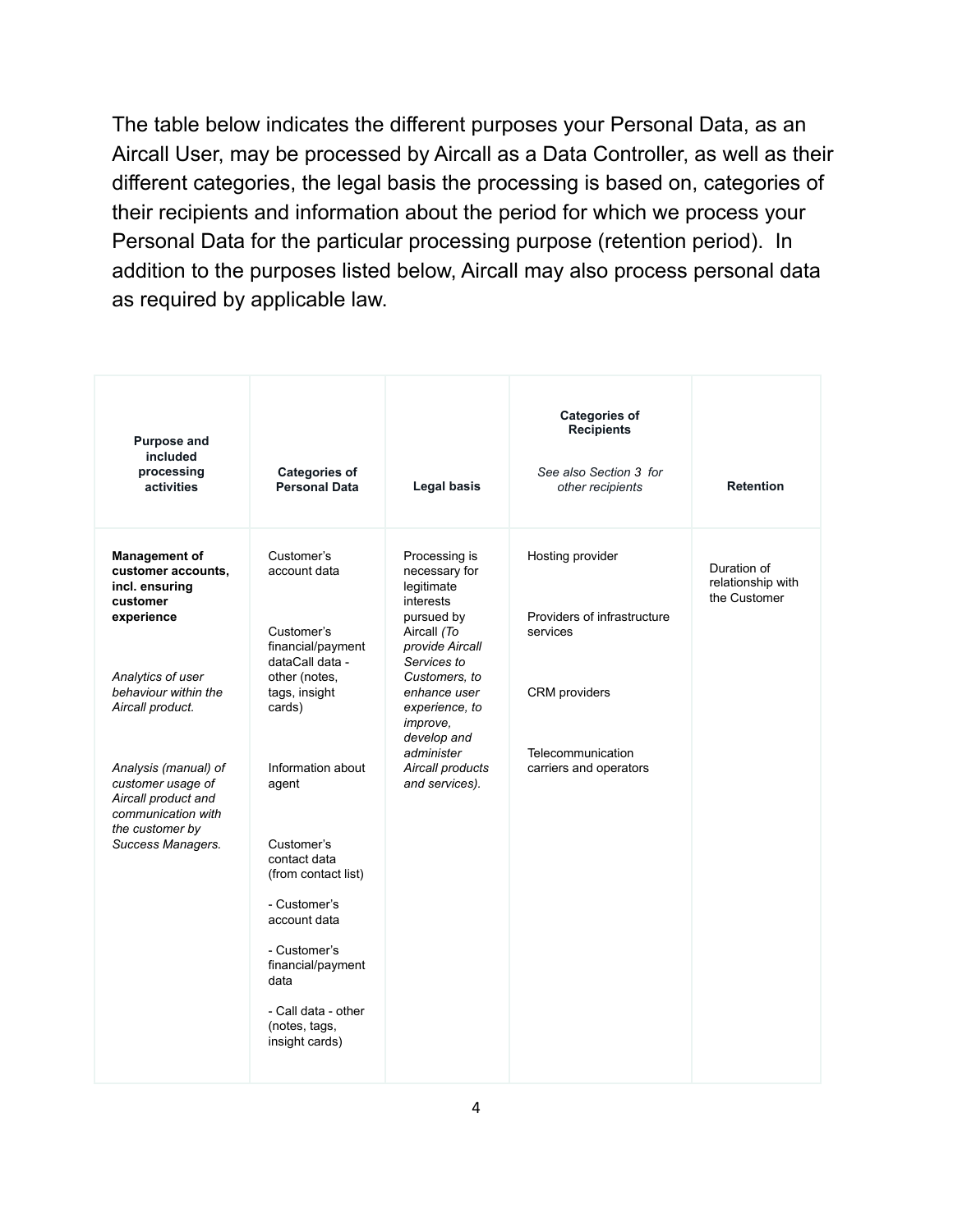| Processing<br>customer's<br>requests<br>Coordinating and<br>analyzing requests<br>submitted by<br>Customers and<br>Aircall Users via<br><b>Customer Support</b><br>Portal on Aircall's<br>website.                                               | Customer's<br>account data<br>Customer's<br>financial/payment<br>data<br>Information about<br>agent<br>Customer's<br>contact data<br>(from contact list)<br>Call/SMS<br>metadata<br>Call data - other<br>(notes, tags,<br>insight cards) | Processing is<br>necessary for<br>legitimate<br>interests<br>pursued by<br>Aircall (To<br>provide Aircall<br>Services to<br>Customers, to<br>enhance user<br>experience, to<br>improve,<br>develop and<br>administer<br>Aircall products<br>and services). | Hosting provider<br>Providers of ticketing<br>solutions     | Up to 3 years<br>following the<br>request        |
|--------------------------------------------------------------------------------------------------------------------------------------------------------------------------------------------------------------------------------------------------|------------------------------------------------------------------------------------------------------------------------------------------------------------------------------------------------------------------------------------------|------------------------------------------------------------------------------------------------------------------------------------------------------------------------------------------------------------------------------------------------------------|-------------------------------------------------------------|--------------------------------------------------|
| <b>Protection of</b><br>security and<br>integrity of Aircall's<br>systems and<br>infrastructure<br>Analyzing usage,<br>access, and other<br>metrics across Aircall<br>systems;<br>implementing<br>proactive and<br>reactive security<br>measures | Customer's<br>account data<br>Information about<br>agent<br>Customer's<br>contact data<br>(from contact list)<br>Call/SMS<br>metadata                                                                                                    | Processing is<br>necessary for<br>legitimate<br>interests<br>pursued by<br>Aircall (To<br>provide Aircall<br>Services<br>securely, as<br>contracted<br>between Aircall<br>and its<br>Customers).                                                           | Hosting provider<br>Providers of infrastructure<br>services | Duration of<br>relationship with<br>the Customer |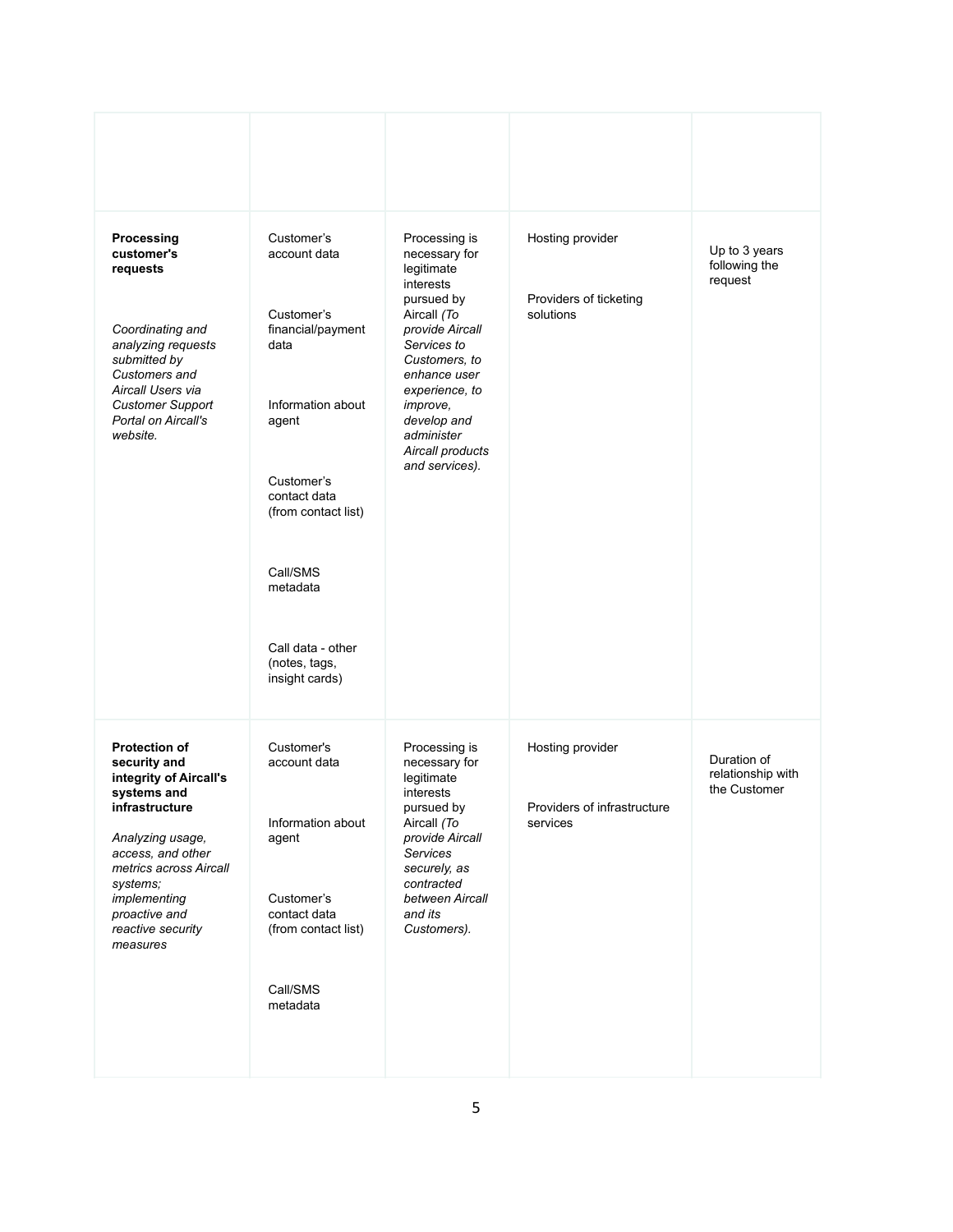|                                                                                                                                                                                                                                                          | Call data - other<br>(notes, tags,<br>insight cards)                                                                                     |                                                                                                                                                                                                                                                |                                                                               |                                                                                  |
|----------------------------------------------------------------------------------------------------------------------------------------------------------------------------------------------------------------------------------------------------------|------------------------------------------------------------------------------------------------------------------------------------------|------------------------------------------------------------------------------------------------------------------------------------------------------------------------------------------------------------------------------------------------|-------------------------------------------------------------------------------|----------------------------------------------------------------------------------|
| Invoicing<br>Preparation of<br>invoice based on<br>customer's usage of<br>the Aircall product.                                                                                                                                                           | Call/SMS<br>metadata<br>Customer's<br>account data                                                                                       | Processing is<br>necessary for<br>legitimate<br>interests<br>pursued by<br>Aircall (To be<br>able to bill<br><b>Aircall Services</b><br>based on<br>usage of Aircall<br>services, as<br>contracted<br>between Aircall<br>and the<br>Customer). | Providers of billing<br>management tools                                      | Up to 1 month<br>following the call<br>is made or SMS<br>is sent                 |
| <b>Cash collection</b><br>Administration of<br>billing and cash<br>collection, including<br>handling requests<br>from customers<br>regarding payments<br>and invoices and any<br>other billing related<br>requests.                                      | Customer's<br>account data<br>Customer's<br>financial/payment<br>data                                                                    | Processing is<br>necessary for<br>legitimate<br>interests<br>pursued by<br>Aircall (To be<br>able to claim<br>payment of<br>outstanding<br>invoices).                                                                                          | Providers of billing<br>management tools<br>Providers of payment<br>solutions | Up to 6 month<br>following invoice<br>is sent to<br>customer                     |
| <b>Protection of</b><br>Aircall's rights and<br>interests<br>Personal data<br>storage for potential<br>disputes, claim,<br>question or<br>disagreement and its<br>potential usage in<br>case that dispute,<br>claim, question or<br>disagreement arises. | Customer's<br>account data<br>Information about<br>agent<br>Call data - other<br>(notes, tags,<br>insight cards)<br>Call/SMS<br>metadata | Processing is<br>necessary for<br>legitimate<br>interests<br>pursued by<br>Aircall (To be<br>able to initiate<br>or respond to<br>claims and<br>questions).                                                                                    | None.                                                                         | Up to 1 year<br>following<br>termination of<br>relationship with<br>the Customer |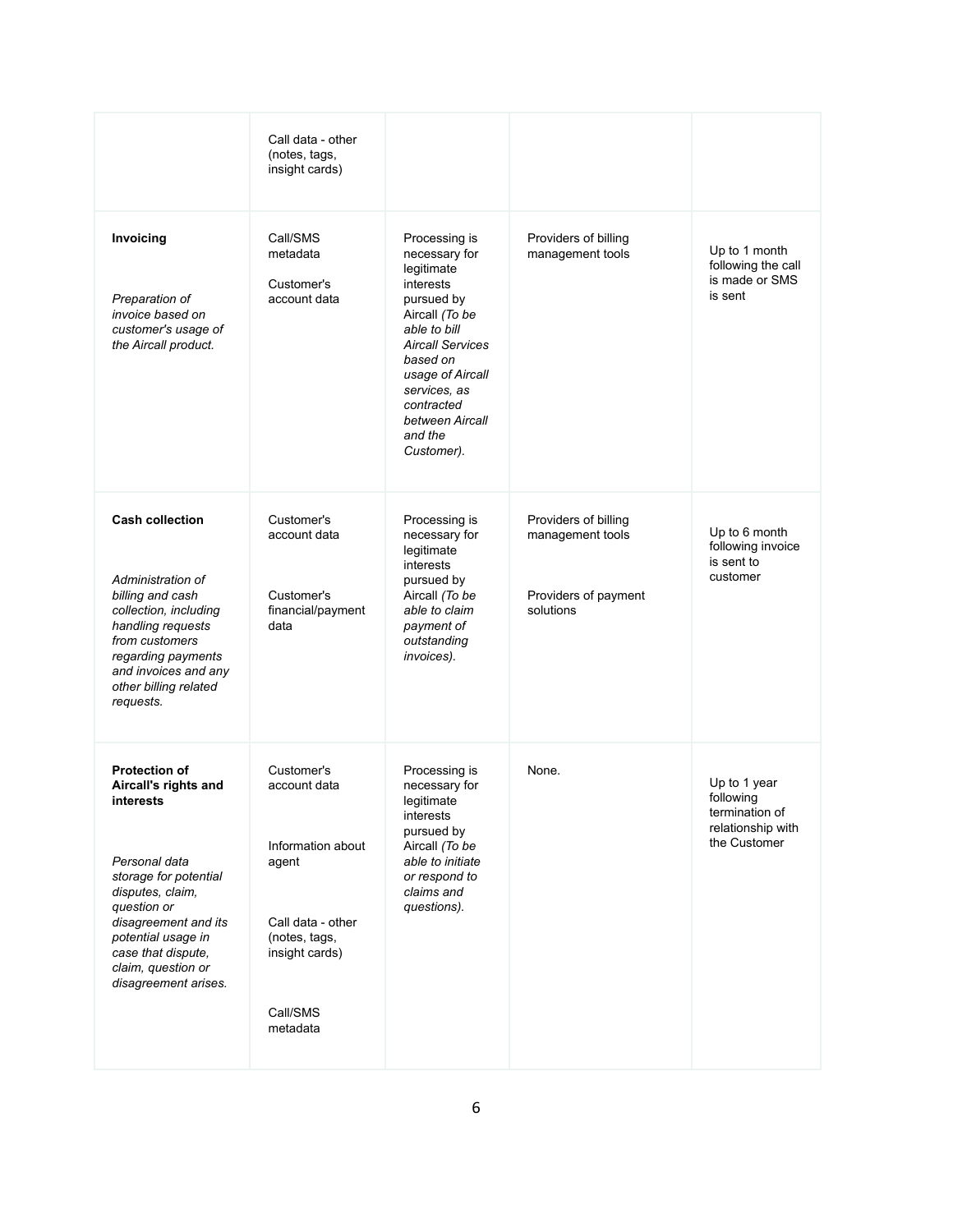| <b>Responding to</b><br>access requests<br>from law enforcing<br>authorities under<br>applicable<br>telecommunication<br>s law                                                                                                                                                                                              | Call/SMS<br>metadata | Processing is<br>necessary for<br>compliance<br>with legal<br>obligations to<br>which Aircall is<br>subject. | None. | As required by<br>applicable law -<br>retention<br>periods ranging<br>from $1$ to $6$<br>years |
|-----------------------------------------------------------------------------------------------------------------------------------------------------------------------------------------------------------------------------------------------------------------------------------------------------------------------------|----------------------|--------------------------------------------------------------------------------------------------------------|-------|------------------------------------------------------------------------------------------------|
| As a<br>telecommunications<br>service provider,<br>Aircall is obliged by<br>the laws of certain<br>countries to keep<br>call/SMS metadata<br>(also called traffic<br>data) for a certain<br>period and disclose<br>them upon a binding<br>request for this<br>reason, we store the<br>call/SMS metadata<br>for this period. |                      |                                                                                                              |       |                                                                                                |

You are invited to contact us via means provided in Section 11 hereof for more information about the said categories of recipients.

We do not store any bank information or credit details on our servers, provided that they are handled by a trusted third party independent and different from Aircall.

# **2. Site Visitor's Personal Data Processing - Cookies**

If you are a Site visitor, the Personal Data we process about you are the cookies.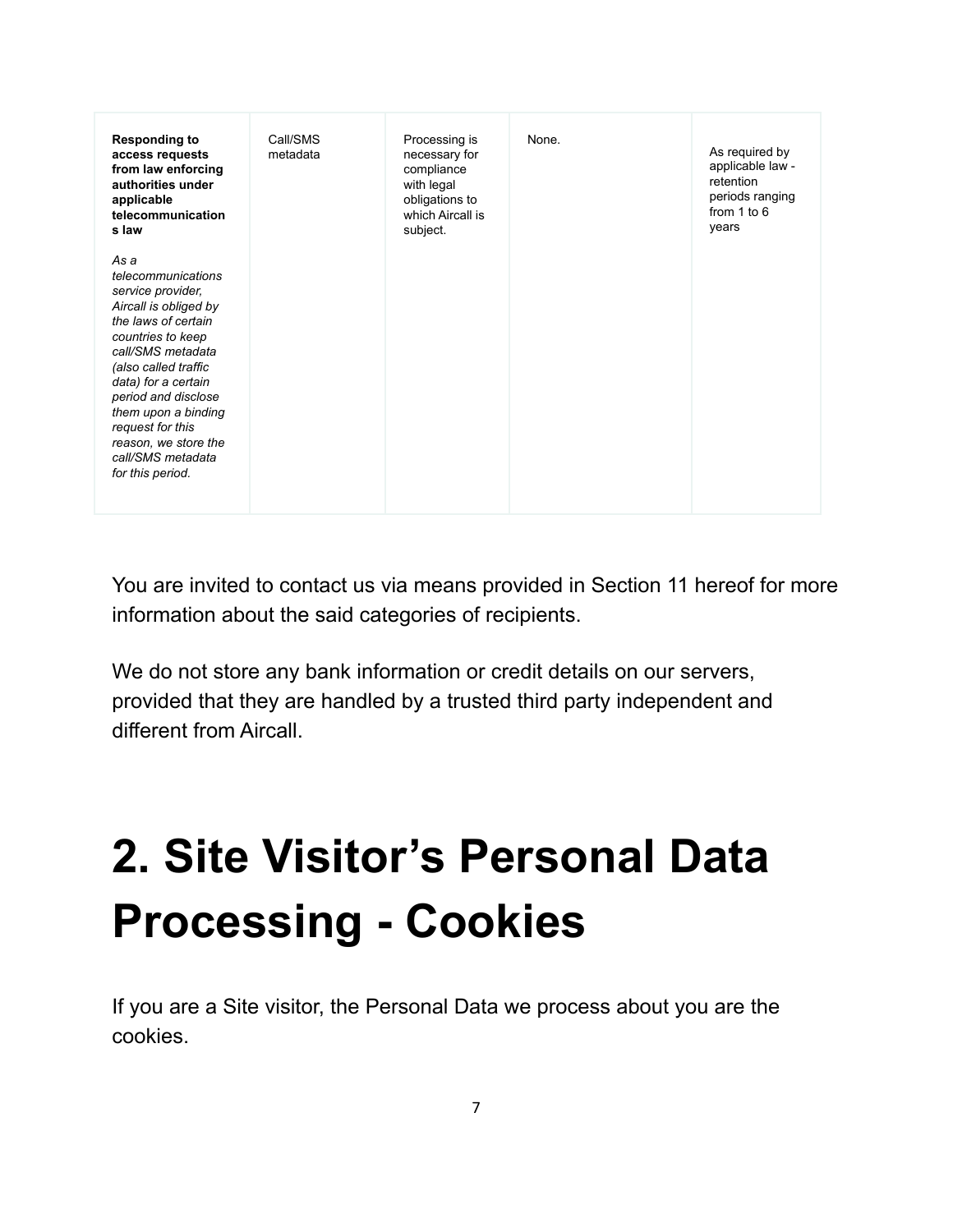The Data Controller of Site Visitor's cookies is Aircall SAS, the identity and the contact details of Aircall SAS can be found in Section 12 hereof.

Cookies are alphanumeric identifiers / trackers that are transferred to the device you use to access the Services via your browser. We may implement two types of cookies: technical cookies and advertising cookies.

We use **technical cookies** to facilitate your browsing experience (such as session cookies so that you do not have to retype your login and password when you connect to your account for example). They simplify your visit and enhance your experience of the Services. You can refuse the installation of technical cookies in your browser settings. However, you acknowledge that this refusal could prevent you from using the Services.

In addition, we also implement **advertising cookies** which result in the display of targeted advertising on websites that matches your previous/current browsing activity. Advertising cookies enable the use of the retargeting technique which is a marketing model purporting to propose tailored advertisements to the end user. As you browse on the Site, advertising cookies will be placed in your computer so that we can understand what you are interested in. Our display advertising partners enable Aircall to present you with retargeting advertising on other websites based on your previous interaction with the Site. Our partners do not collect traditional forms of personal information such as your name, email address, post address or telephone number but only your IP address and/or an advertising ID.

The cookies used by the Site are the following: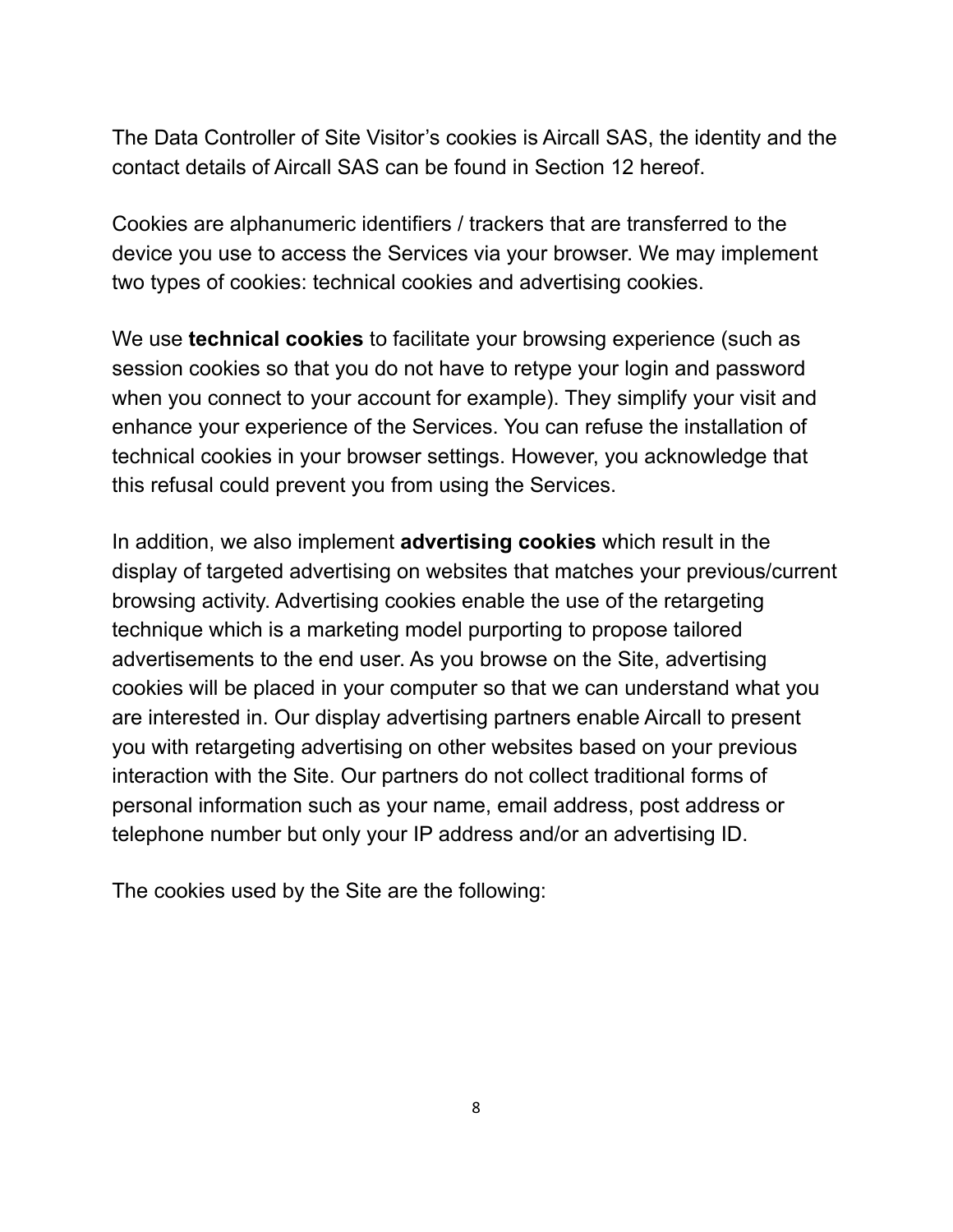| <b>Identification of the</b><br>cookie | <b>Purpose</b>              | <b>Nature</b>             | Opt-o<br>ut    |
|----------------------------------------|-----------------------------|---------------------------|----------------|
| Google Ad Service                      | Retargeting<br>ads          | Advertising               | <u> Dpt-ou</u> |
| <b>Google Analytics</b>                | Use of the Site             | Performanc<br>e           | <u>Opt-ou</u>  |
| Google Tag Manager                     | Use of the Site             | Performanc<br>e           | Opt-ou         |
| Intercom                               | Live chat                   | Functionality             | <u>)pt-ou</u>  |
| Pardot                                 | Retargeting<br>emails       | Marketing                 | <u> Opt-ou</u> |
| <b>Wistia</b>                          | Use of Our<br><b>Videos</b> | Performanc<br>$\mathbf e$ | <b>bt-ou</b>   |
| Zarget                                 | A/B testing                 | Performanc<br>e           | <u>Opt-ou</u>  |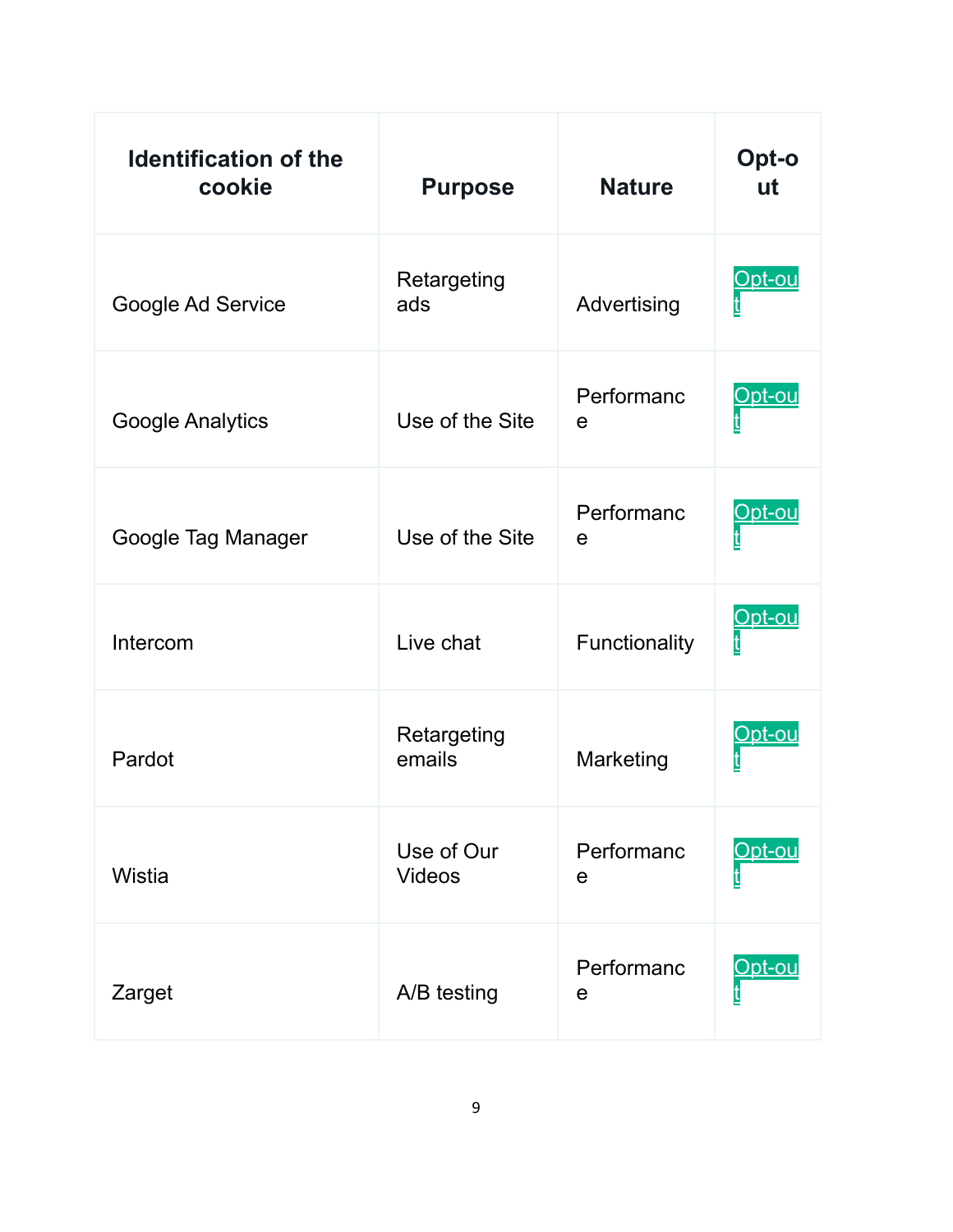| Facebook      | Retargeting<br>ads | Advertising        | <u>Opt-ou</u> |
|---------------|--------------------|--------------------|---------------|
| Amplitude     | Use of the Site    | Performanc<br>e    | <u>Opt-ou</u> |
| <b>Stripe</b> | Payment            | Fraud<br>detection | Opt-ou        |

If you click on the "Accept / Agree" button on the cookies banner upon your first visit on the Site, you will be deemed to have agreed to the use of cookies by Aircall on your devices. In addition, the use of the Site may result in the installation of certain cookies issued by third parties (communication agencies, audience measurement companies, social networks, YouTube, etc.) that are not controlled by Aircall. These cookies are subject to such third parties' privacy policies.

The default settings for Internet browsers are usually set to accept cookies, but you can easily change Your browser's settings. For more information please visit: [http://www.aboutcookies.org/.](http://www.aboutcookies.org/)

Please note that if you refuse the installation or use of a cookie, a "refusal cookie" will be installed on your device to track your refusal. You need to ensure that you do not delete this cookie so that your choice is taken into account. You may also use a cookie management software, such as the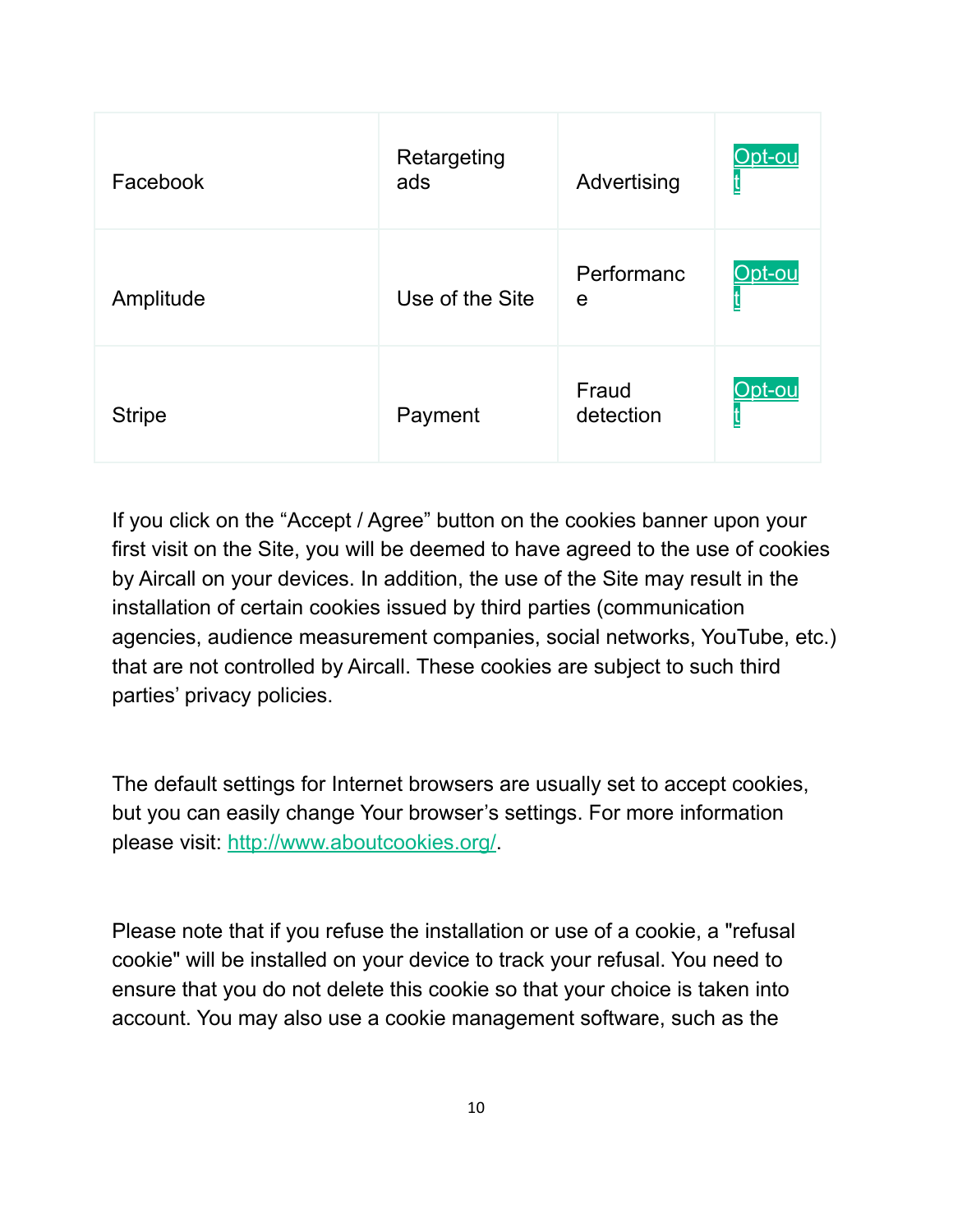TarteAuCitron or TagCommander software. A list of additional software is also available on the French data protection authority (CNIL) website.

*"CNIL" stands for Commission nationale de l'informatique et des libertés the French national data protection authority.*

# **3. Lead's Personal Data Processing - Sales and Marketing**

**Who is the Data Controller?** When we conduct our email marketing campaigns and outbound sales development activities (email and calling), as described in this chapter, all Aircall companies typically participate in them and act as **Joint Controllers**.

By "Joint Controllers" we mean those Aircall companies that jointly determine the purposes and means of the processing of your personal data and thus are generally jointly responsible, under the data protection laws, for the legality of the usage of your personal data.

Our email communication will always include identification of Aircall company leading our marketing activity in your region (Aircall SAS in Europe, Middle East and Asia; Aircall.io, Inc. in North America; and Aircall PTY LTD in Australia). Other Aircall companies may participate, based on internal agreement between them, in the Processing of your Personal Data within our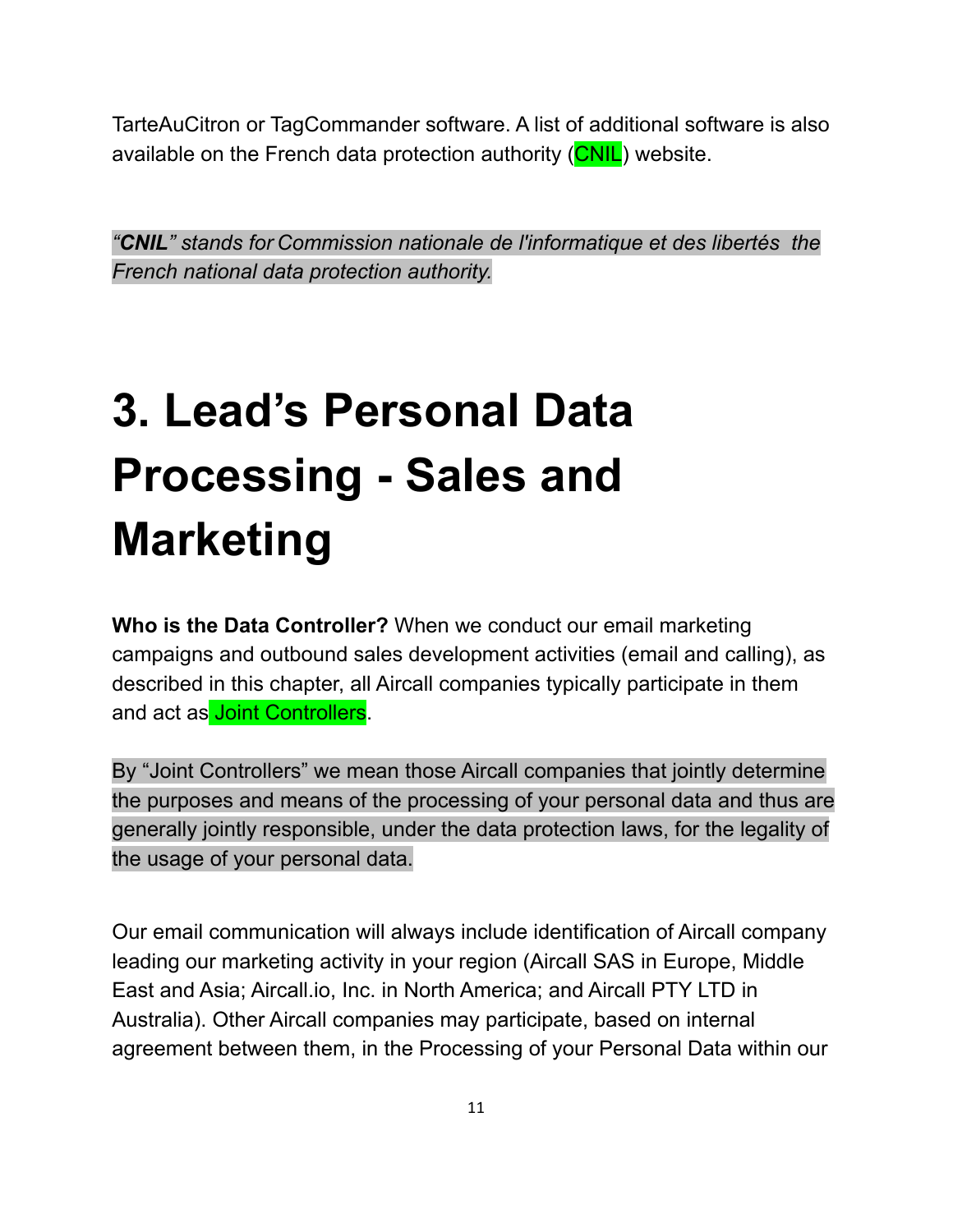email marketing campaigns and outbound sales development activities as follows:

- Aircall companies participate in creation of the email communication content and design;
- Aircall companies share the touchpoint for requests and complaints regarding the Processing of your Personal Data in relation to Aircall's outbound sales development and marketing activities, whereby your requests and complaints are typically handled by Aircall SAS;
- Aircall companies jointly administer and share database used for Aircall's outbound sales development and marketing purposes; and
- Each Aircall company may enter into agreement with Aircall's business partner to enrich the shared database.

**How do we collect your Personal Data?** If we contact you with an email marketing campaign and/or as a part of our outbound sales development activities, it means we have your contact details listed in our database for these purposes. We collect contact details for our database from the following sources:

- Aircall's internal customer database If you are Aircall's customer, we automatically add you to our database for email marketing communication, as we believe that you are interested in news about Aircall's product, services, events and other content.
- Forms on Aircall's Site You have the option to sign up for our email marketing campaigns and outbound sales development activities via various forms on Aircall's Site, including when you register for a webinar or event hosted by Aircall or where Aircall participates, and including via support chat bot on the Site.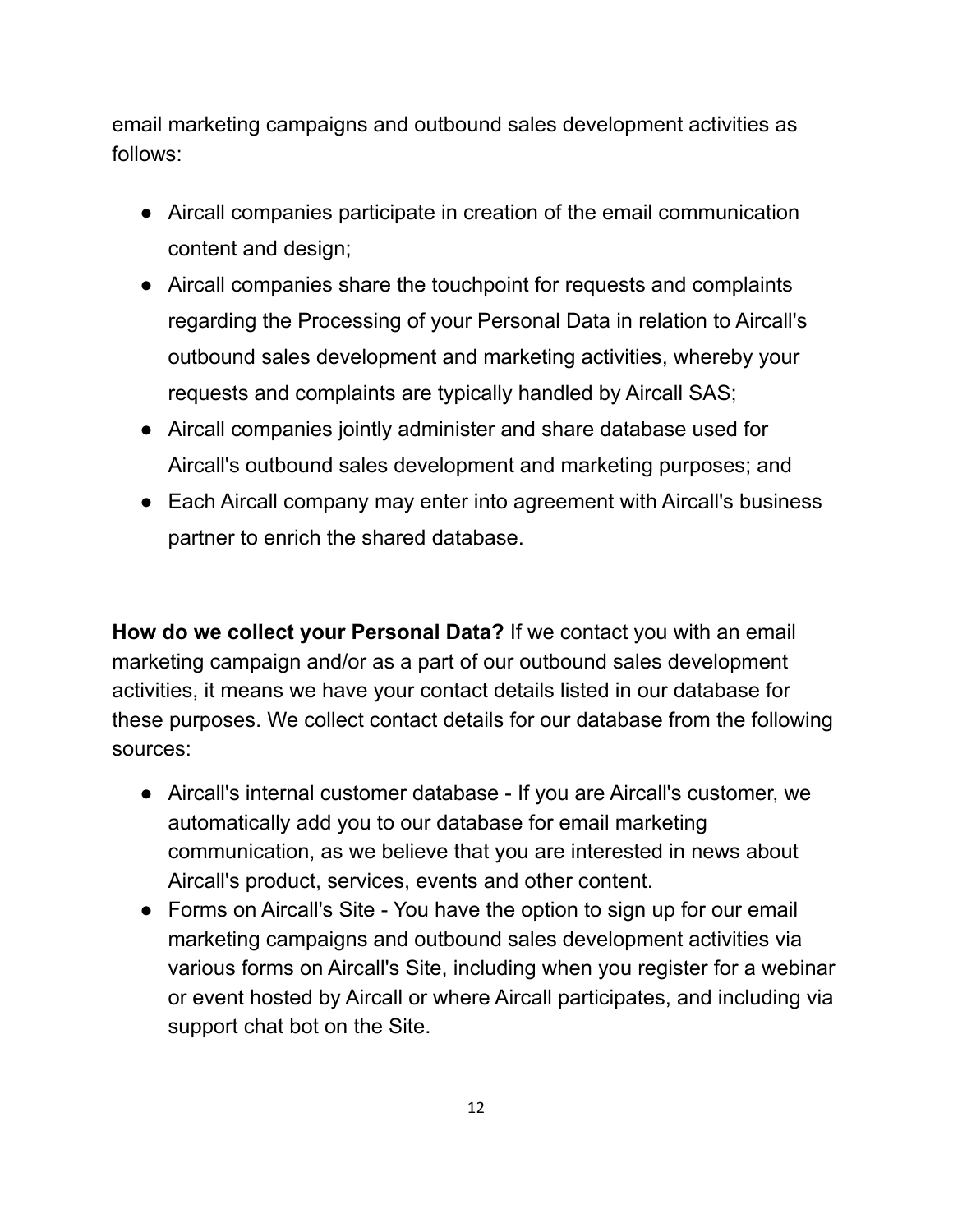- Social networks We may find your contact on a work-related social network, such as LinkedIn.
- Campaigns co-organized by Aircall We also receive your contact in case you participate in a marketing campaign co-organized by Aircall and its business partner.
- Data enrichment tools and providers Where local data protection laws allow and where we find a reliable provider of a data enrichment tool and we may also receive some of your contact details from these providers. Every provider used by Arcall for this purpose is subject to Aircall's privacy team assessment to make sure we collect your data ethically and in compliance with applicable laws.

#### **What should you do if you want us to stop contacting you as a Lead?**

You can find an "Unsubscribe" link in every email marketing communication sent by Aircall. Using this link is a reliable way to make sure we do not contact you with marketing emails anymore. Please note that it may take us up to 3 working days to process your "Unsubscribe" choice, whereas in the meantime you may receive other marketing emails from us. Thank you for understanding.

If we call you as a part of Aircall's outbound sales development activities, you can at any time inform our outbound sales representative that you do not wish to be contacted in this way anymore. We will make sure not to call you again.

**Which Personal Data do we use?** When we process your data as a Lead, we use, all or just certain, depending on your particular case, of the following Personal Data about you: name, email, phone number, company and job title, region/country, IP address. We also use certain data about your company, such as company size, CRM and the information on whether your company is an Aircall customer or not (use case).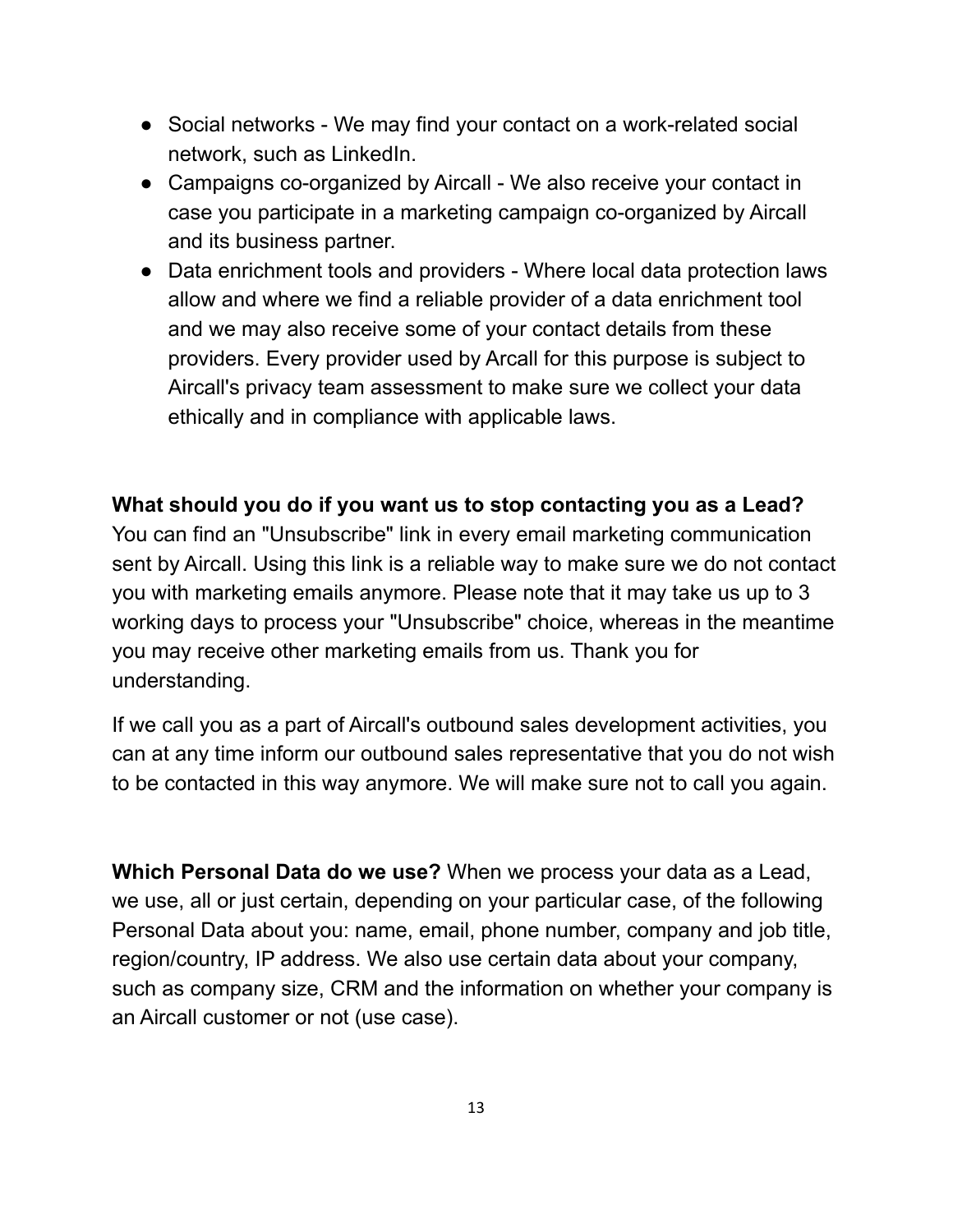**How do we use your Personal Data?** The table below indicates the different purposes your Personal Data, as a Lead, may be processed for by Aircall, the legal basis the processing is based on, categories of their recipients and information about the period for which we process your Personal Data for the particular processing purpose (retention period).

| Purpose and included processing<br>activities                                                                                                                                                                                                                                                                                                                                                                                                                                                                                                                                                                                                                                                                                                                                                                                          | Legal basis                                                                                                                                                                                                                                                                                                                                                                                                                                                                                                                                                                                                                                                          | <b>Categories of</b><br><b>Recipients</b><br>See also Section 4<br>for other recipients                                                         | <b>Retention</b>                                                                                                                                                                                                          |
|----------------------------------------------------------------------------------------------------------------------------------------------------------------------------------------------------------------------------------------------------------------------------------------------------------------------------------------------------------------------------------------------------------------------------------------------------------------------------------------------------------------------------------------------------------------------------------------------------------------------------------------------------------------------------------------------------------------------------------------------------------------------------------------------------------------------------------------|----------------------------------------------------------------------------------------------------------------------------------------------------------------------------------------------------------------------------------------------------------------------------------------------------------------------------------------------------------------------------------------------------------------------------------------------------------------------------------------------------------------------------------------------------------------------------------------------------------------------------------------------------------------------|-------------------------------------------------------------------------------------------------------------------------------------------------|---------------------------------------------------------------------------------------------------------------------------------------------------------------------------------------------------------------------------|
| <b>Conducting email marketing</b><br>campaigns for promotion of brand<br>awareness<br>We send emails with varied promotional<br>content related to Aircall's product and<br>services, such as new features.<br>integration partnerships. We may also<br>ask you to fill out a survey<br>questionnaire.<br>You may also receive an invitation to an<br>event, such as a webinar hosted by<br>Aircall or where Aircall participates.<br>Our emails may also introduce to you<br>and promote content created by Aircall<br>(exclusively or in cooperation with its<br>partners), such as guides or e-books.<br>Digital marketing - utilizes internet and<br>online based digital technologies such<br>as desktop computers, mobile phones<br>and other digital media and platforms to<br>promote products and services of the<br>company. | To the extent that our activities are<br>regulated by EU laws (typically if<br>you are an EU resident) and if you<br>are Aircall's customer, we have a<br>legitimate Interest to contact you<br>within our email marketing<br>campaigns. We have a strong<br>belief that you want to be informed<br>about news related to our product<br>and services, as you already<br>benefit from them.<br>However, if you are not Aircall's<br>customer, we are typically required<br>by applicable law (such as<br>ePrivacy Directive and derived<br>national laws) to rely on your<br>consent. Thus we only contact you<br>via email if you give us such<br>consent (opt-in). | <b>CRM</b> providers<br>Providers of<br>marketing<br>management tools<br>Aircall's marketing<br>partners<br>Providers of<br>ticketing solutions | 3 years after<br>you give us<br>your consent<br>(if you are<br>not Aircall's<br>customer)<br>or<br>1 year<br>following the<br>termination of<br>customer<br>relationship<br>(if you<br>are/were<br>Aircall's<br>customer) |
| Outbound sales development<br>If we believe that Aircall's product and<br>services may suit the needs of your<br>company, our outbound sales<br>representative may email you and/or<br>call you to introduce and discuss with<br>you our product.                                                                                                                                                                                                                                                                                                                                                                                                                                                                                                                                                                                      | We have a legitimate Interest to<br>contact you within our outbound<br>sales development activities.<br>These activities are a form of direct<br>marketing, where we carefully<br>choose whether we will contact<br>you or not by assessing potential<br>benefits of Aircall's product and                                                                                                                                                                                                                                                                                                                                                                           | <b>CRM</b> providers<br>Providers of<br>marketing<br>management tools                                                                           | 3 years after<br>you give us<br>your consent                                                                                                                                                                              |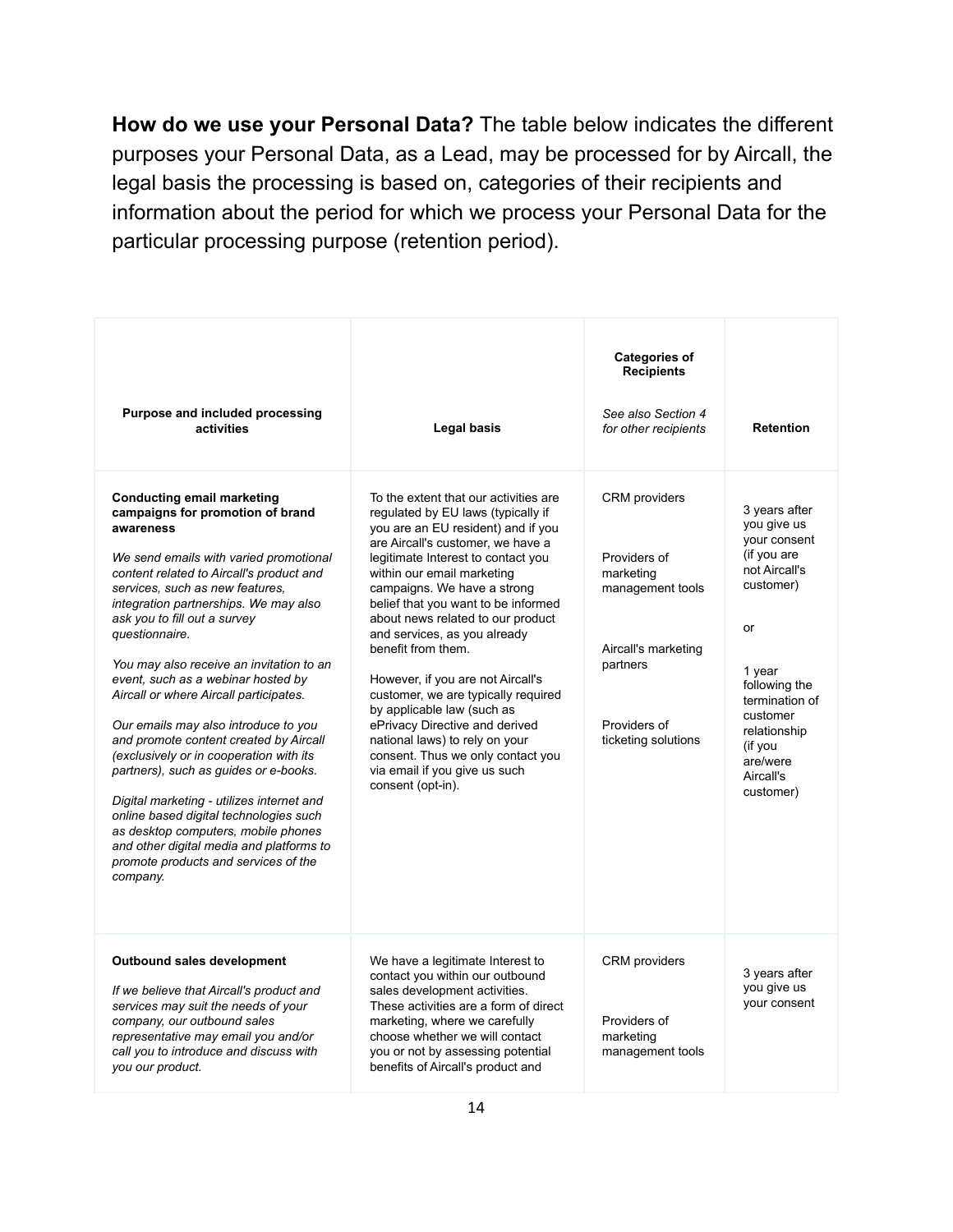|                                                                                                                                                                                                                                                                                                                       | services for your company. We<br>have a strong belief that your<br>company may benefit from our<br>communication.                                                                                                                                                    |     |                                                                                                                                                                                            |
|-----------------------------------------------------------------------------------------------------------------------------------------------------------------------------------------------------------------------------------------------------------------------------------------------------------------------|----------------------------------------------------------------------------------------------------------------------------------------------------------------------------------------------------------------------------------------------------------------------|-----|--------------------------------------------------------------------------------------------------------------------------------------------------------------------------------------------|
| <b>Improving Aircall product, services</b><br>and marketing activities<br>We perform internal data analysis in<br>order to have better overall information<br>(aggregate statistics) about our<br>customers and I eads and a better<br>understanding of the market, and thus<br>be able to better address their needs | We have a legitimate Interest to<br>perform the internal analysis. We<br>have a strong belief that if we are<br>able to better target our<br>communication and suit our<br>product and services to your<br>needs, you will ultimately benefit<br>from them even more | N/A | As long as<br>we process<br>vour<br>Personal<br>Data for<br>Conducting<br>email<br>marketing<br>campaigns<br>for promotion<br>of brand<br>awareness or<br>Outbound<br>sales<br>development |

Please note that not all categories of data recipients necessarily apply to you, depending mostly on how we collect your Personal Data as a Lead (i.e. Aircall's provider of ticketing system will only receive your Personal Data in case you sign up for our marketing activities via chat bot on our Site).

## **4. Other recipients of the collected Personal Data**

Only our personnel, the services in charge of control (especially: external auditor) and our recipient subcontractors may have access to your Personal Data.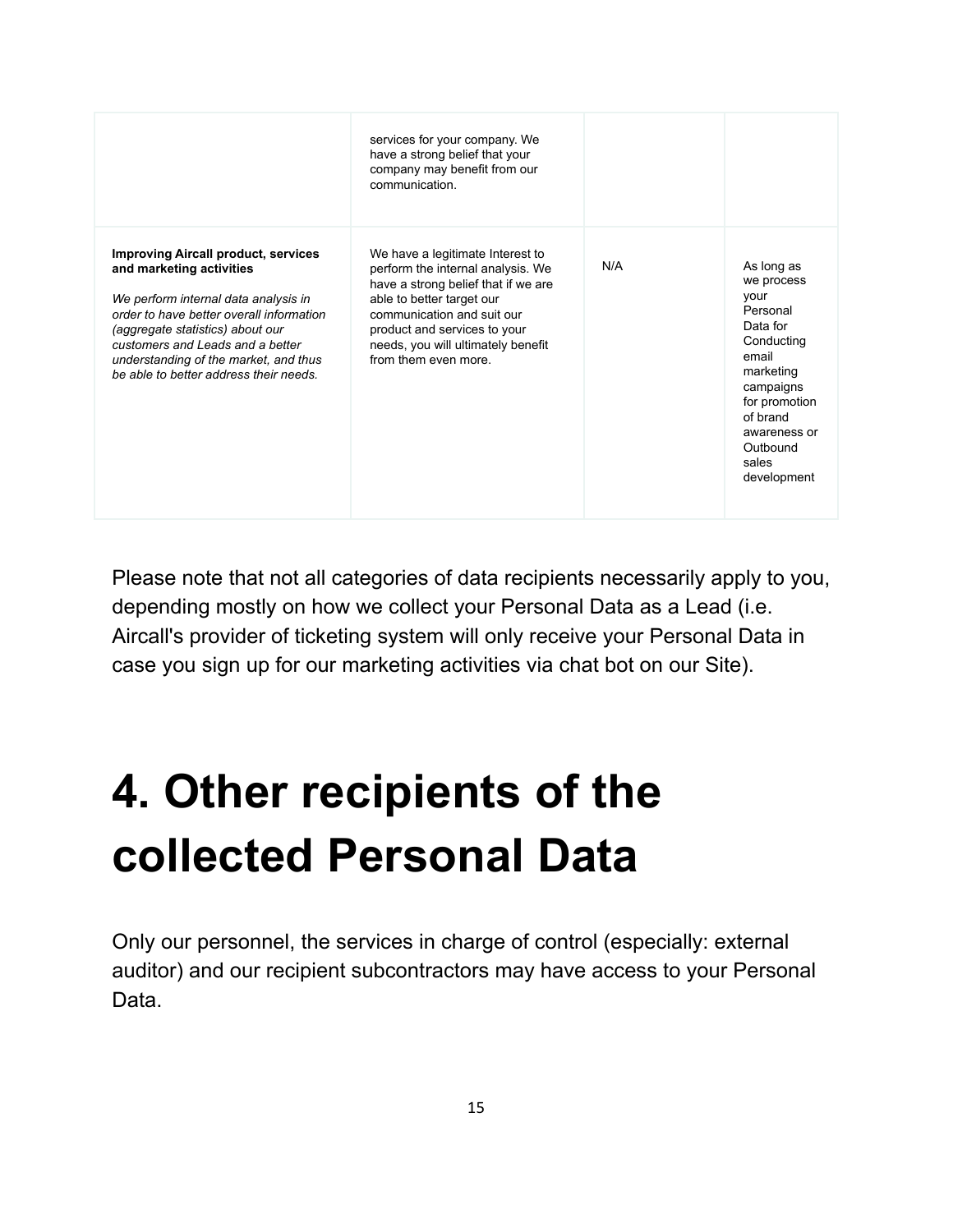Personal Data may also be disclosed in response to lawful requests made by government agencies or public authorities, including public officers or debt collection organizations, to meet national security, law enforcement or any other legal requirements.

Depending on where you are located, we might have to enforce local regulations and requirements where the use of a local phone number requires to keep user details (in particular, first/last name and address) in the event we should receive an official request from a competent local authority.

## **5. Retention of Personal Data**

We retain the Personal Data where we have an ongoing legal bases to do so. When we no longer have legal bases to process Personal Data, we will either delete or aggregate it or, if this is not possible (for example, because Personal Data has been stored in backup archives), then we will securely store it and isolate it from any further processing until deletion is possible.

We may retain Personal Data to comply with our legal or regulatory obligations. In any case, upon ceasing or lifting of such obligations, Personal Data shall be removed from our systems and records, as well as that of our subcontractors, if any, or otherwise archived or anonymized so that they can no longer be identified.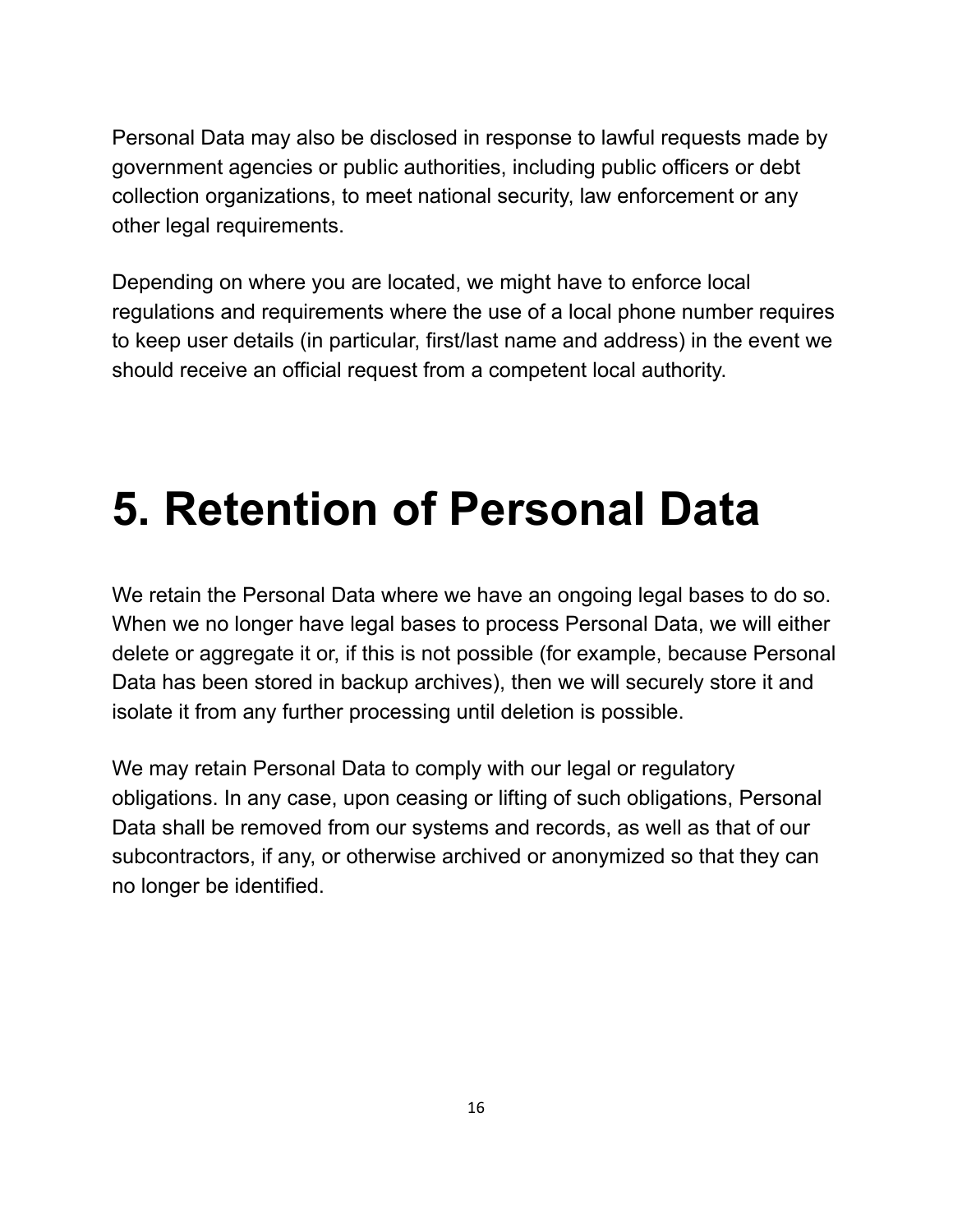## **6. Personal Data Transfer outside of the European Union**

Aircall transfers Personal Data to countries located outside the European Economic Area, Switzerland or the United Kingdom (collectively, "Europe"), namely to the United States.

Personal Data can also be processed by mere access by individuals working outside Europe who work for us or for one of our trusted service providers (Data Processors).

We have implemented suitable safeguards designed to transfer Personal Data outside Europe in a secure manner and in compliance with the applicable regulations, most significantly with the GDPR. We also require the importers of the Personal Data to comply with, above all, security requirements of the GDPR. We execute appropriate contractual arrangements to deal with such transfers, namely the standard contractual clauses adopted by the Commission of the European Union and, following a thorough assessment, additional measures as required by European Data Protection Board's (EDPB) Recommendation no. 1/2020. You are invited to contact us via means provided in Section 11 hereof for more information in relation to the said safeguards.

Aircall also keeps monitoring the legislative development and latest guidance in relation commits to cooperate with EU data protection authorities (DPAs) and comply with the advice given by such authorities.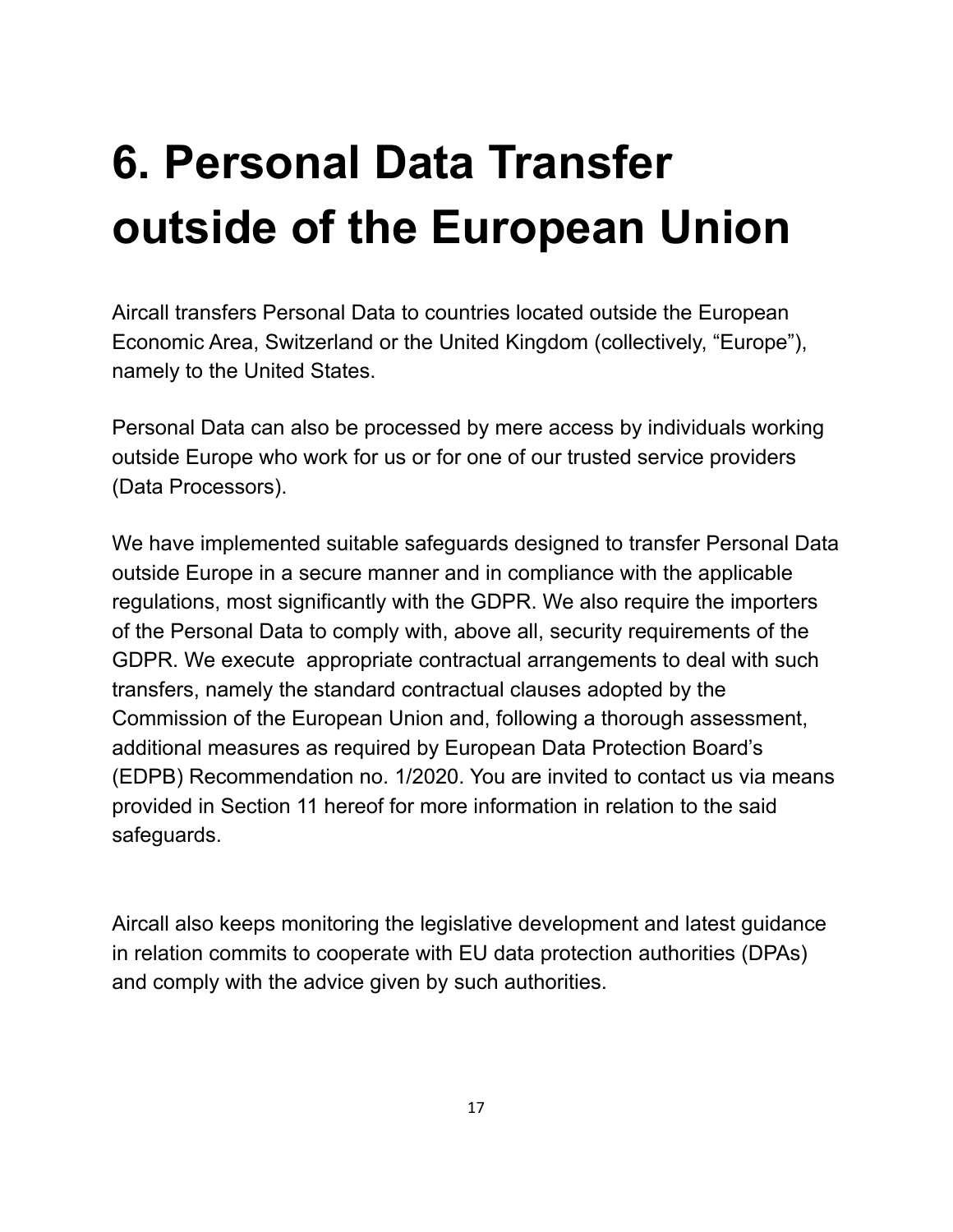## **7. Third parties' links on the Site**

Our Site and Services may include links to and from the websites of our partners, advertisers and affiliates. If you follow a link to any of these websites, please note that these companies have their own privacy policies and that Aircall is not responsible or liable for any use of Personal Data by such third parties. We recommend that you check their policies before you visit these websites.

## **8. Security**

We undertake to implement precautions, as well as organizational and technical measures, designed to maintain the security, integrity and confidentiality of Personal Data, and in particular to help prevent them from being modified or damaged and stop any unauthorized third party from accessing them. As an example, our employees' accounts are secured by strong passwords, and they are all bound by confidentiality obligations. All our data is encrypted both in transit and at rest.

If you are Aircall User, please see our Information Security FAQs [here](https://aircall.io/security/) for more information about how your personal data is protected when you use the Aircall product.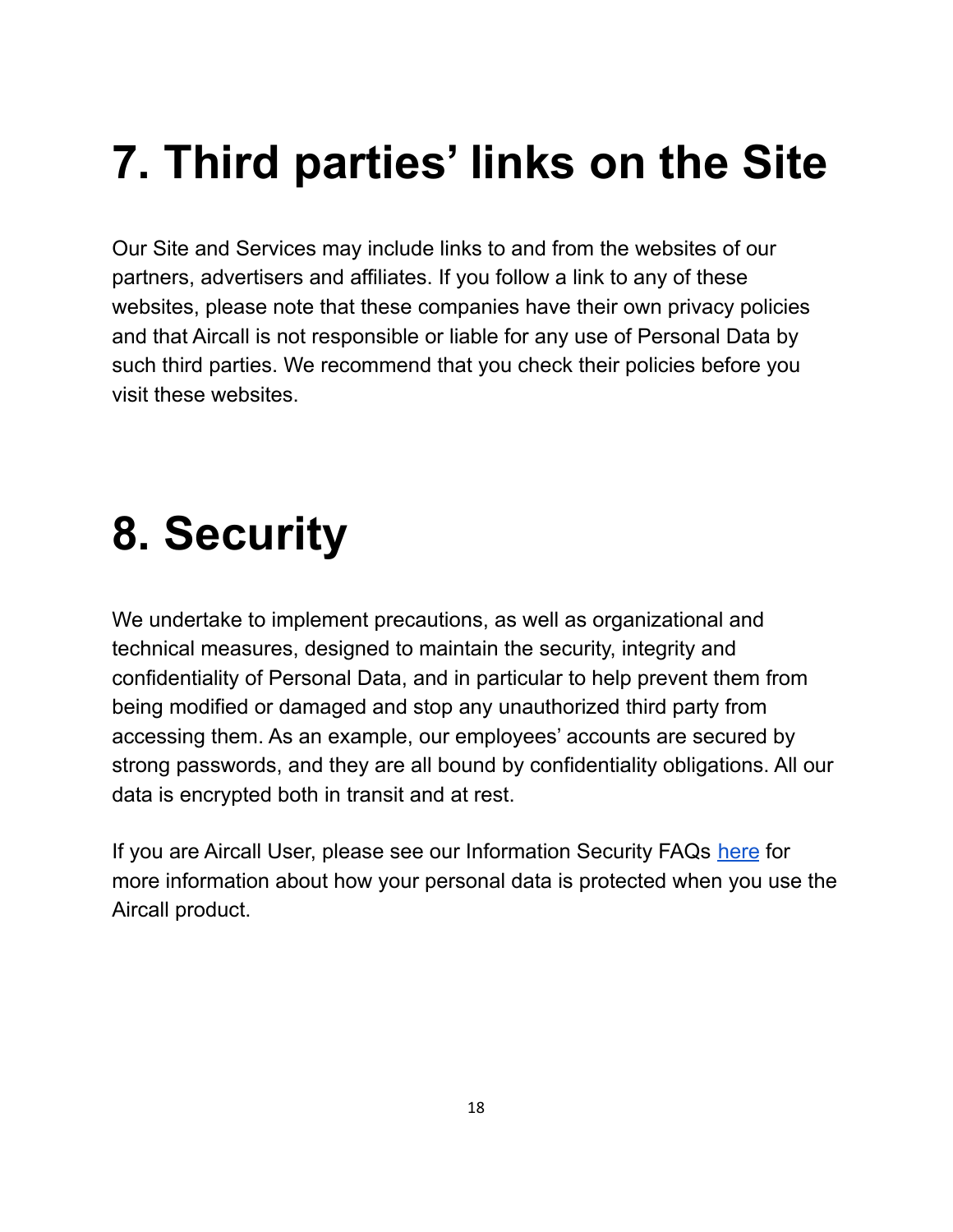#### **9. Your rights and choices**

In any case where Aircall processes your Personal Data as a Data Controller, you have the following rights:

- To access and obtain a copy of Personal Data that we process;
- To rectify the Personal Data if inaccurate or outdated and/or supplement them if incomplete;
- To object to the processing of Personal Data that is based on legitimate interests;
- To erase Personal Data and to be forgotten;
- To withdraw your consent, at any time, to any processing of your Personal Data that is solely based on your consent;
- To portability you have the right to move, copy or transmit Personal Data relating to them;
- To restrict or limit the processing of Personal Data;
- To set guidelines to organize the use of Personal Data after their death.

Depending on where you are located, you may have additional rights related to calls or other communications you place or receive using Aircall services. Note that in the United States, only Aircall Customers – and not Aircall End Users – are entitled to invoke or waive restrictions that apply to Aircall's use and disclosure of customer proprietary network information under 47 U.S.C. § 222.

In the event of any dispute, claim, question or disagreement arising from or relating to this Privacy Policy or breach thereof, you may lodge a complaint with a supervisory authority, be it your local authority or the CNIL. Without prejudice to your said right, we invite you to first seek an amicable resolution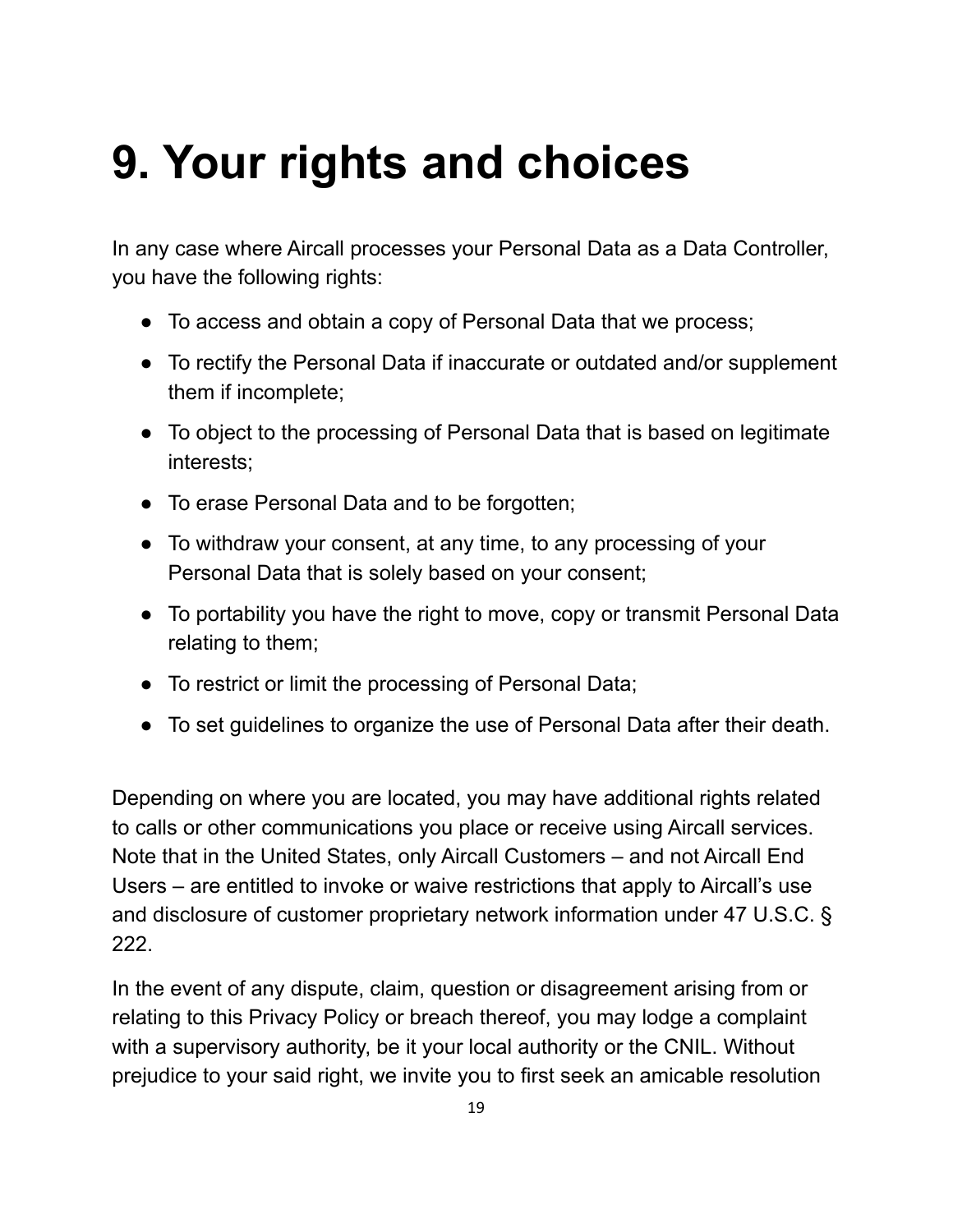thereof by contacting Aircall in writing, stating the grounds of your complaint and providing any supporting evidence.

## **10. Amendments**

We may amend the terms of this Privacy Policy from time to time. If You do not agree with the amended version of the Privacy Policy, you should stop using the Services or respectively stop visiting our website. All amended terms automatically become effective on the day when a new Privacy Policy is posted on the Site.

Should we add new consent-based processing of Personal Data, we shall ensure to obtain Your consent prior to processing such Personal Data (e.g. via a box to tick).

#### **11. Contact us**

To exercise any of your rights listed in Section 9 of this Privacy Policy, if you have questions regarding this Privacy Policy or about the security measures we implement, or if you want to share your concerns about our processing of your Personal Data, please contact us by email at *[privacy@aircall.io.](mailto:privacy@aircall.io)* 

You may also reach out to us via mail.